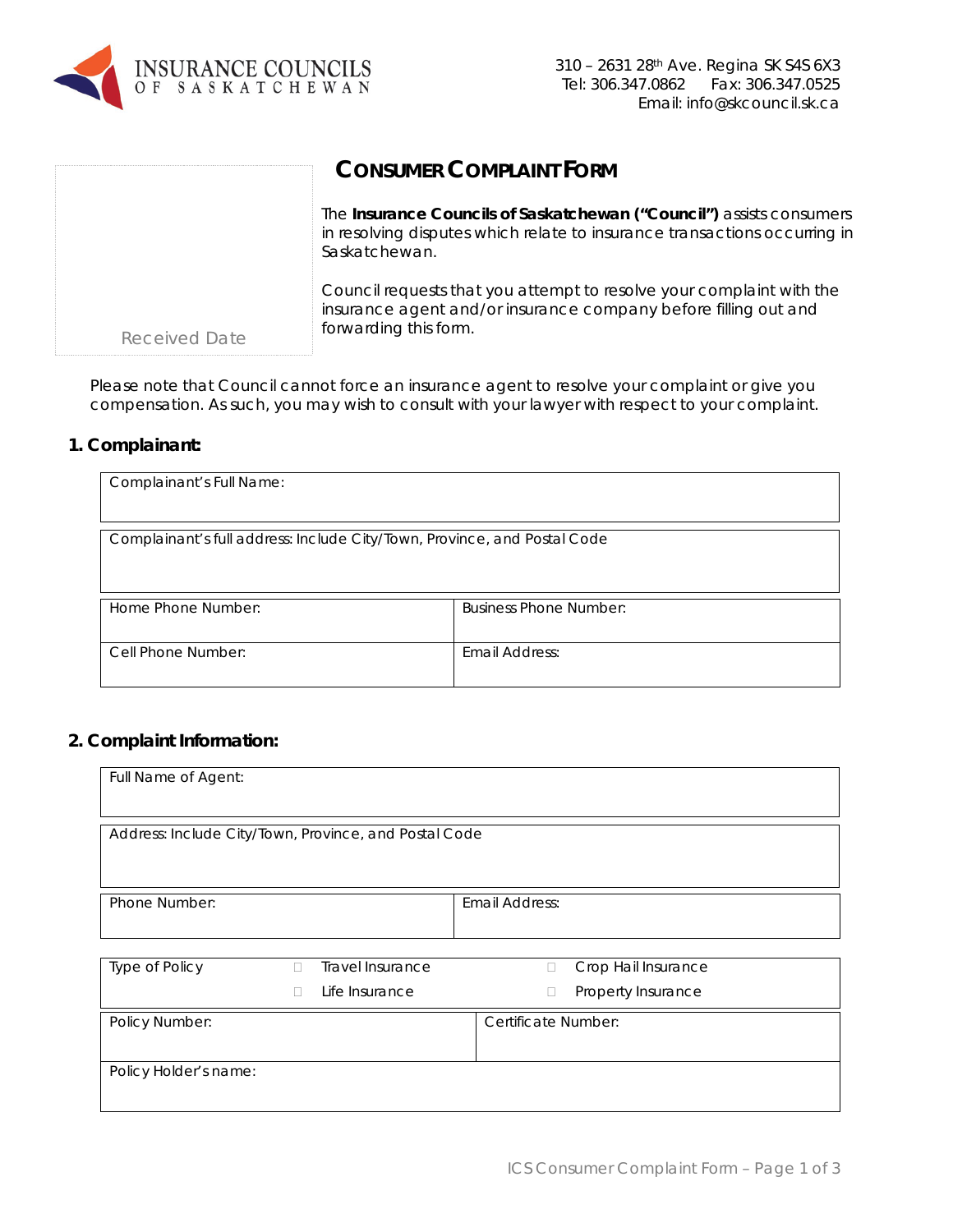**3. Provide a detailed description of your complaint including relevant dates.** *(If more space is needed, attach a separate sheet.)*